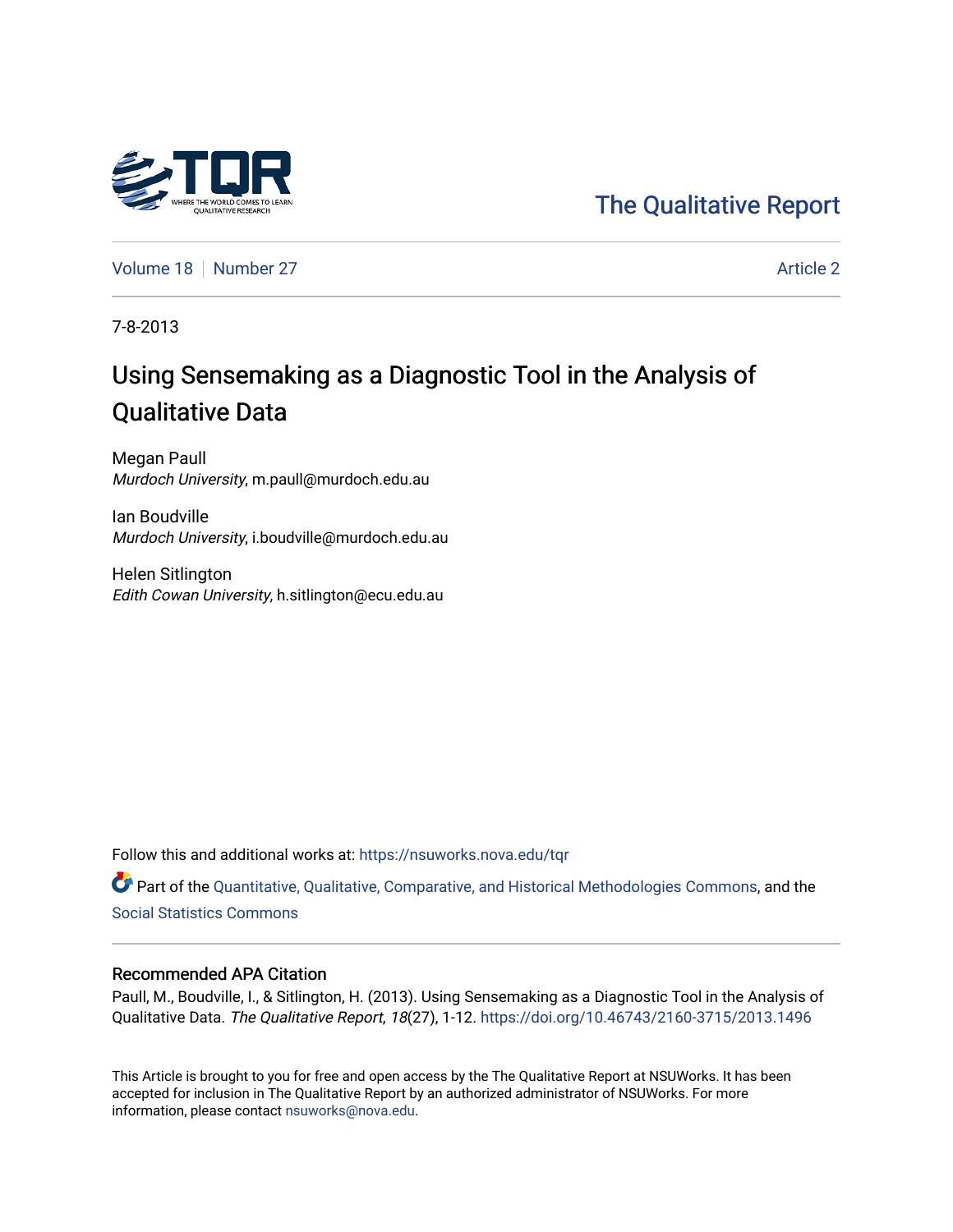

## Using Sensemaking as a Diagnostic Tool in the Analysis of Qualitative Data

## **Abstract**

Analysis of qualitative data is a process which novice researchers must learn as they progress, and which experienced researchers must negotiate and adapt to suit the study they are undertaking and the data they are collected. The purpose of this paper is to demonstrate how researchers can use sensemaking to diagnose and explain phenomena in ordinary situations, and how it can be added as an analysis and interpretation tool in their toolkit. This paper describes the use of sensemaking employed as a tool for diagnosis of the processes which take place when a manager encounters perceived declining performance in an older volunteer. It outlines how the "What is going on here?" reaction to surprise or interruption of her analysis stimulated researcher sensemaking , as patterns detected among anomalous data led to deeper data interpretation , and an important finding relating to the phenomenon under investigation. Evidence is presented which demonstrates the value of employing sensemaking as a diagnostic tool in qualitative analysis and interpretation.

## Keywords

Sensemaking, Data analysis, Manager Sensemaking, Volunteers, Ageing

## Creative Commons License



This work is licensed under a [Creative Commons Attribution-Noncommercial-Share Alike 4.0 License](https://creativecommons.org/licenses/by-nc-sa/4.0/).

## Acknowledgements

The authors would like to thank the original reviewers and Karen Wilson Scott (editor) for the invaluable feedback and guidance we have received in the development of this article.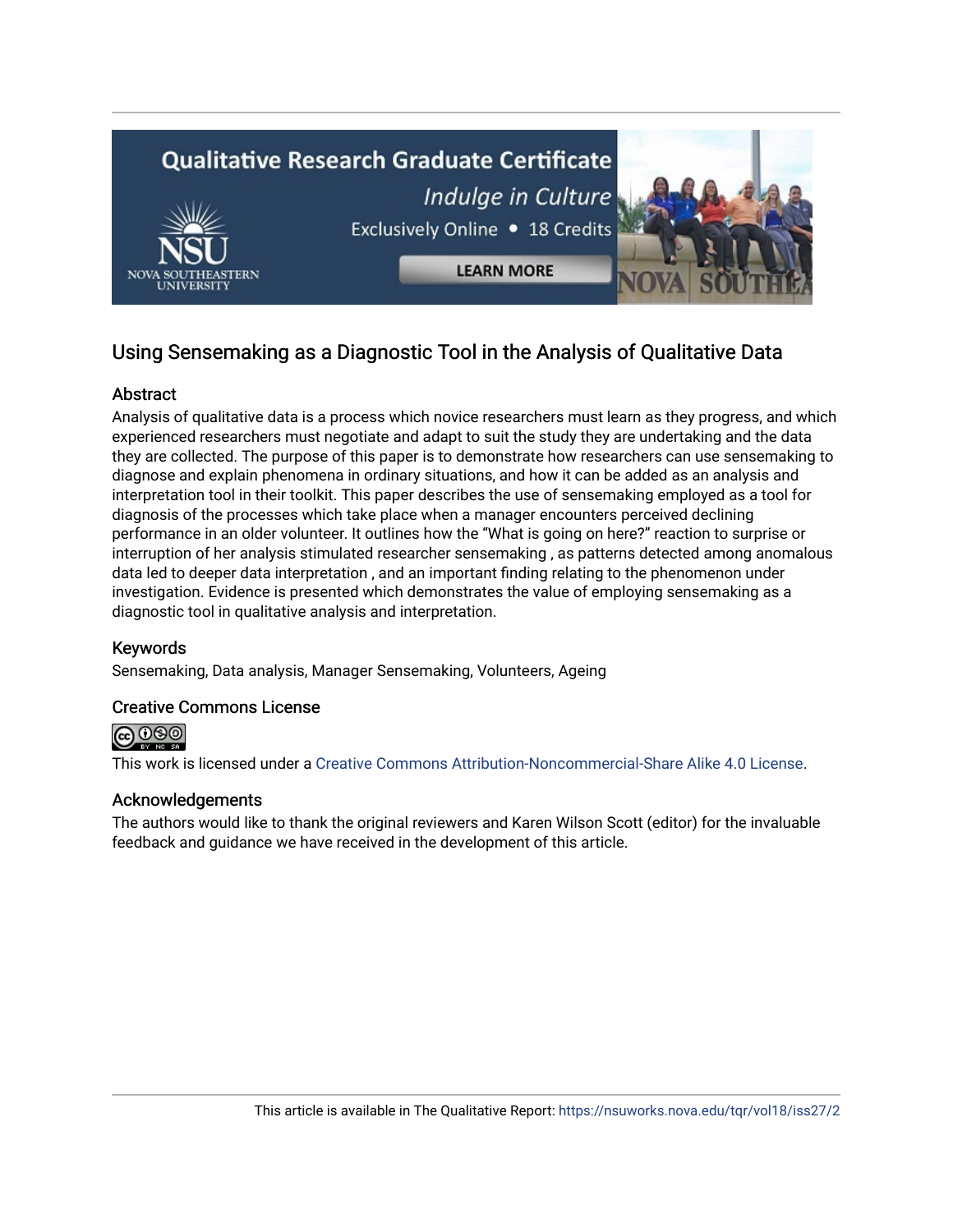

*The Qualitative Report* 2013 Volume 18, Article 54, 1-12 http://www.nova.edu/ssss/QR/QR18/paull54.pdf

## **Using Sensemaking as a Diagnostic Tool in the Analysis of Qualitative Data**

Megan Paull and Ian Boudville Murdoch University, Murdoch, Western Australia

## Helen Sitlington

Edith Cowan University, Joondalup, Western Australia

*Analysis of qualitative data is a process which novice researchers must learn as they progress, and which experienced researchers must negotiate and adapt to suit the study they are undertaking and the data they are collected. The purpose of this paper is to demonstrate how researchers can use sensemaking to diagnose and explain phenomena in ordinary situations, and how it can be added as an analysis and interpretation tool in their toolkit. This paper describes the use of sensemaking employed as a tool for diagnosis of the processes which take place when a manager encounters perceived declining performance in an older volunteer. It outlines how the "What is going on here?" reaction to surprise or interruption of her analysis stimulated researcher sensemaking, as patterns detected among anomalous data led to deeper data interpretation, and an important finding relating to the phenomenon under investigation. Evidence is presented which demonstrates the value of employing sensemaking as a diagnostic tool in qualitative analysis and interpretation. Keywords: Sensemaking, Data analysis, Manager Sensemaking, Volunteers, Ageing*

## **Introduction**

Analysis of qualitative data is a process which novice researchers must learn as they progress, and which experienced researchers must negotiate and adapt to suit the study they are undertaking and the data as they are collected. This process is akin to viewing through a kaleidoscope (Dye, Shatz, Rosenberg, & Coleman, 2000) or navigating a maze, to the extent that researchers may reach a point where they think that data gathering is more fun than analysis (Cole 1994). As masses of data can be gathered over the course of a study, Silverman (2010) advocates an early start to the analysis process to avoid the situation where the researcher is always in catch up mode. Moving beyond such steps as coding and thematic analysis, researchers must determine how best to interpret the data they are examining, and adopt an approach which suits the phenomenon under investigation, the paradigm in which they are operating, their own personal styles as researchers, and the data with which they are working.

Sensemaking has been used by researchers (e.g., Weick, 1993, in his exploration of the Mann Gulch disaster) to explore and explain the behaviour of individuals and groups in complex or unusual situations. Chenail and Maione (1997) described sensemaking as a valuable lens for researching clinicians who must simultaneously make sense of their experience, make sense of the literature of others and make sense of data collected in their current research. More recently, Browning and McNamee (2012) used it to explore leaders in temporary situations, and Rouleau and Balogun (2011) to understand middle level managers in the context of strategic change. What seems to be common to these is the consideration of sensemaking in unusual or "organisational shock" situations (Weick, 1995, p. 85). The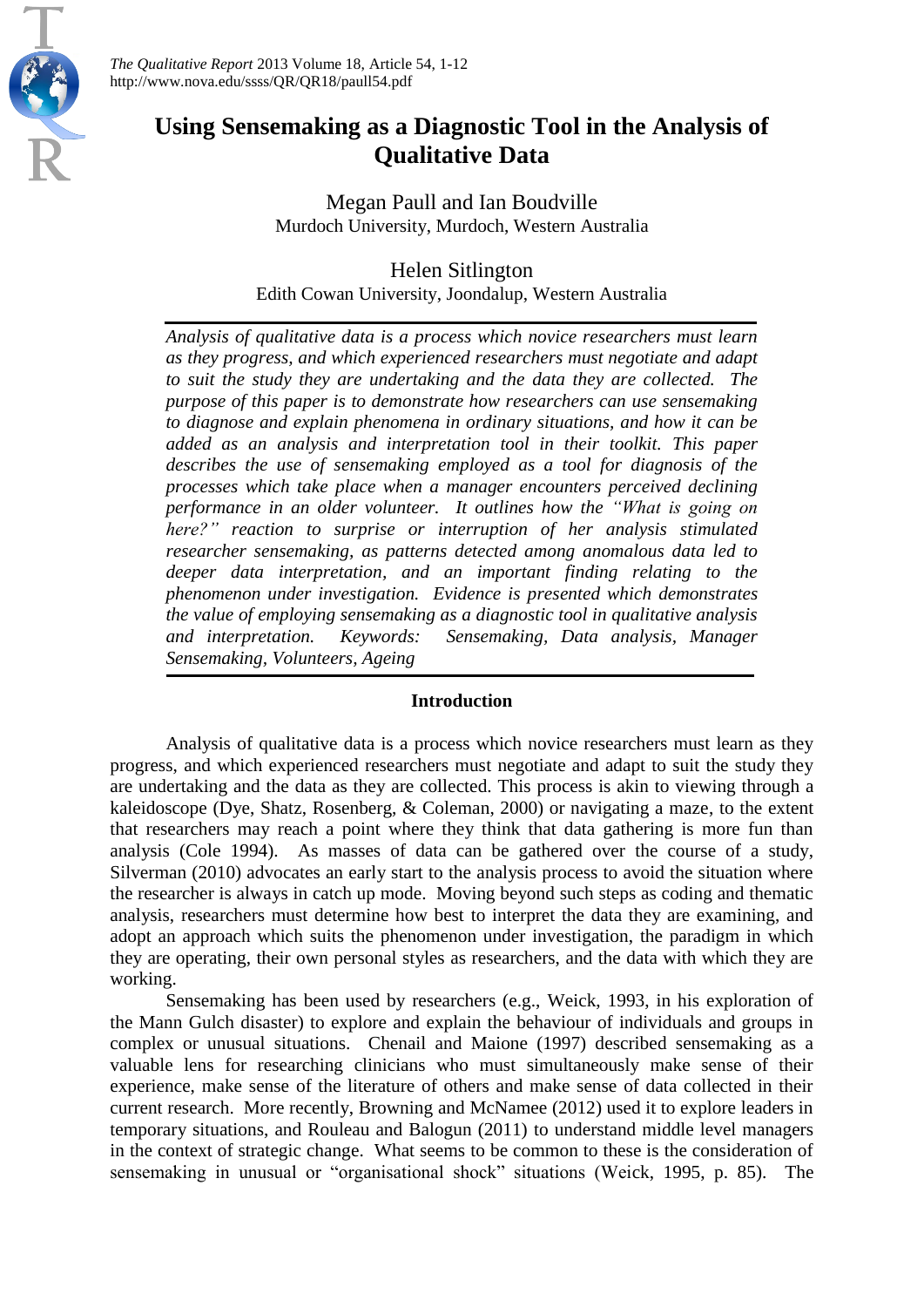purpose of this paper is to demonstrate how sensemaking can be used by researchers to diagnose and explain phenomena in ordinary situations, and how qualitative researchers can use it as an analysis and interpretation tool in their toolkit.

The paper commences with an overview of sensemaking, followed by a brief summary of a study undertaken by one of the authors which led to the consideration of the value of sensemaking as a diagnostic tool for qualitative researchers. It then goes on to draw on that study to offer a view of how it was used, and what it helped to yield in terms of key findings. This is followed by a discussion of the way sensemaking contributed to data analysis, and consideration of the implications for future research. It concludes with the assertion that sensemaking is a valuable tool in qualitative research that can expand the researcher's analytical options.

### **Sensemaking**

Sensemaking (Weick, 1993, 1995) describes the processes by which individuals interpret and reinterpret events which take place, and put them in a context to make sense of what is happening. This process occurs at the sub-conscious and conscious levels. At the sub-conscious level, it is an instantaneous process, enabling individuals to cope with equivocal situations and contexts (Craig-Lees, 2001). In organising their understanding of what is happening, individuals create plausible, but not necessarily correct, explanations, which lead to action. At the sub-conscious level, sensemaking occurs in the background, and is usually recognised in hindsight due to feelings of surprise (Pezzo, 2003), where judgments of 'should have known better' or 'could not have known better' are made. Hindsight bias arises as a result of efforts to make causal attributions or create plausible explanations for undesired events (Roese, 1999). Pezzo suggests that surprise triggers conscious sensemaking. This is consistent with Weick (1995) who identifies three elements which trigger conscious sensemaking – a frame, an extracted cue, and a connection.

Frames (or frames of reference) are created by past moments of socialisation where the sensemaker finds out what to expect. Social constructionists, influenced by Berger and Luckman (1966), argue that this socialisation influences thinking and behaviour and creates a shared reality. These frames provide and shape both perspective and data (Klein, Moon, & Hoffman, 2006; Senge, Kleiner, Roberts, Ross, & Smith, 1994).

The extracted cue is the present moment of experience where the expected does not happen, or the unexpected happens (e.g., surprise), or at least the individual believes (or senses) this to be the case. The collision of the frame and the cue - the connection - interrupts the normal sub-conscious flow of sensemaking, causing the individual to focus on the interruption. This prompts the individual to ask "What is going on here?" and "What action is needed?" This is the heightened level (or incipient state) of conscious sensemaking (Weick, Sutcliffe, & Obstfeld, 2005, p. 411). Increasingly, sensemaking is seen to be a vital precursor to achieving situation awareness prior to decision making, particularly in dynamic environments (Ancona, Kochan, Scully, Van Maanen, & Westney, 2005; Ntuen, 2009). In this vein, sensemaking is defined by Klein, Moon, and Hoffman (2006) as "a motivated, continuous effort to understand connections (among/between people, places, and events) in order to anticipate their trajectories and act effectively" (p. 71, text in brackets in original). This suggests that trajectories are inferred, and so may in fact be flawed. In the study referenced in this paper, it was managerial social construction of age that seemed to affect the management of volunteer workers. Understanding how the researcher came to this finding requires a brief overview of the study and its processes.

The research which spawned this discussion was conducted by the first author. Her scholarly investigations of volunteering have been consistent over ten years, with the focus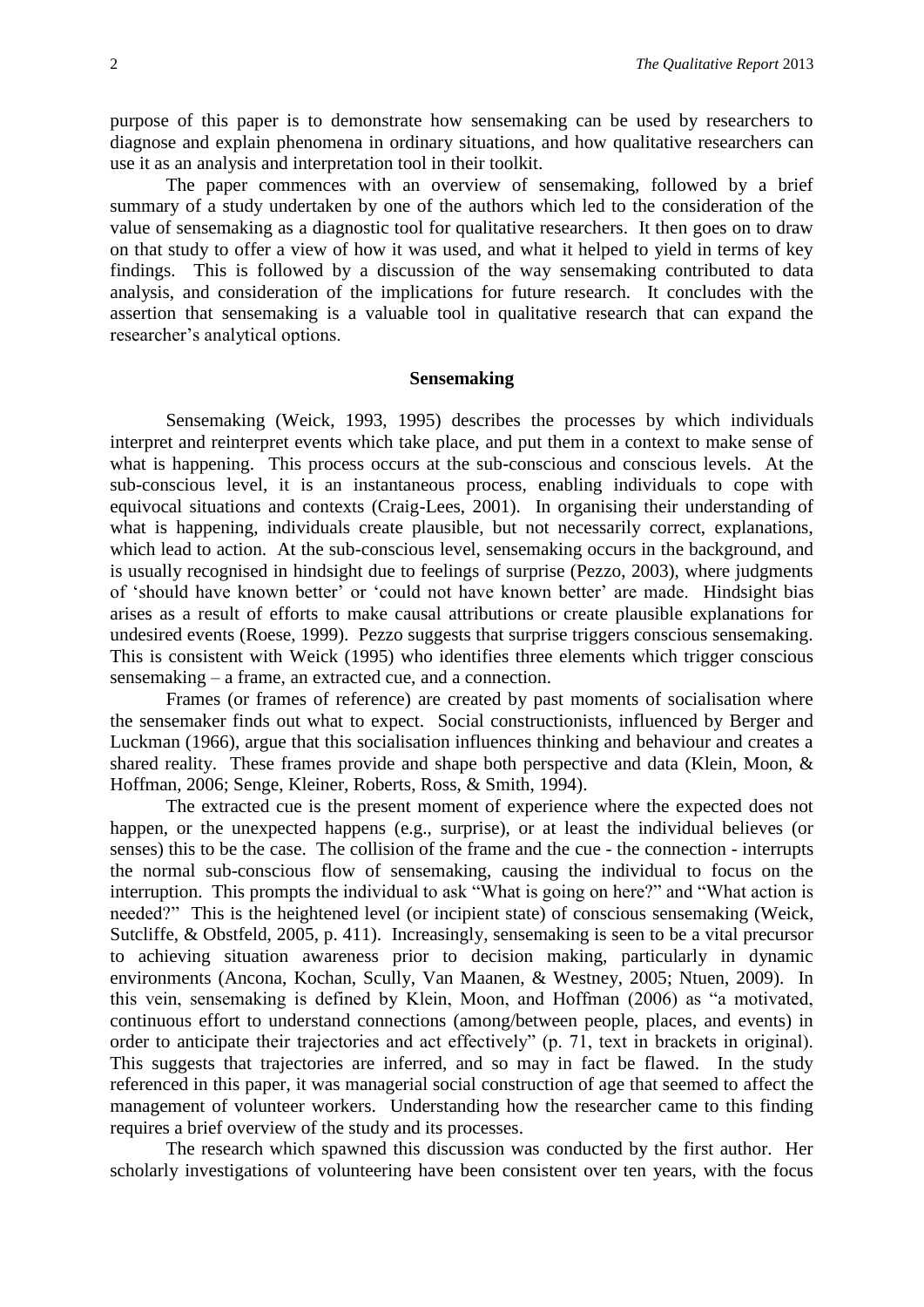being increasingly on difficult aspects of volunteer management. The issue of performance in older volunteers as a matter of concern for managers arose from a previous study on the management of poor volunteer performance (Paull, 2000). Managers in that study expressed a view that management of older volunteers was somehow different from management of younger volunteers, and indicated that, as managers, they felt constrained and unable to help when an older volunteer's performance began to decline as a result of ageing (Paull, 2000). The first author's experience led her to the view that qualitative methods of research provided more opportunities to explore difficulties faced by managers and volunteers in complex situations.

The other two authors came to this paper with different perspectives. One of the coauthors brought an interest and understanding in human resource management along with a more quantitative orientation to research, while the other contributed depth of understanding about the sensemaking literature, and about naturalistic decision-making. Discussion of how sensemaking had been used as a diagnostic tool became a shared interest, which led to this attempt to capture and understand the processes involved and the outcomes reached.

#### **The Study**

The study referenced in this article developed out of research suggesting that management of older volunteers was different from management of younger volunteers (Paull, 2000). The research was undertaken to investigate what happens when a manager of volunteers considers that the performance of an individual volunteer is declining as a result of ageing (hereafter the older volunteers study; Paull, 2007). It is useful to provide a brief overview of the older volunteers study to offer some context to this discussion of the employment of sensemaking in the analysis process.

The research was conducted within an interpretivist framework and relied on a modified abductive approach similar to grounded theory for the qualitative component of this two-phase mixed methods study. Ethics committee approval from the university and board approval from participating organisations was obtained before the study was conducted.

In the first phase, survey data were collected from samples of two populations: managers of volunteers, and older people (over 50 years of age as defined by one of the agencies whose role was to promote positive ageing). These data provided contextual information for the development of the in-depth, and more central, qualitative phase of the study. The discussion here relates to this second phase, which involved six organisations.

I (first author) employed a purposive theoretical sampling process to identify and involve the six organisations. In each participant organisation, I conducted an interview with the manager of volunteers, and held a discussion with a group of volunteers. I undertook data collection and analysis as one iterative process, identifying and exploring key themes as data were collected. This thematic analysis identified a range of recurring patterns and themes which I needed to consider at a higher level.

Grounded theory is an evolving method, but the "use of essential grounded theory methods results in the development of concepts that are initially low level and subsequently developed to a higher level as ... analysis progresses" (Birks & Mills, 2011, p. 91). Key to the grounded theory approach is the idea that it is iterative; data collection and analysis occur at the same time in a consistent and repetitive process. It is the constant comparison of data with data and then codes with codes and categories with categories which leads to theory generation from the ground up; "typically iterative, cyclical and nonlinear" (Gioia & Pitre, 1990, p. 588). In this way a process of induction and abduction produces new theories (Ezzy 2002), or new thinking, about the phenomenon under investigation. At the lower level the analysis is largely thematic, but at the next level the researcher must assign meaning, and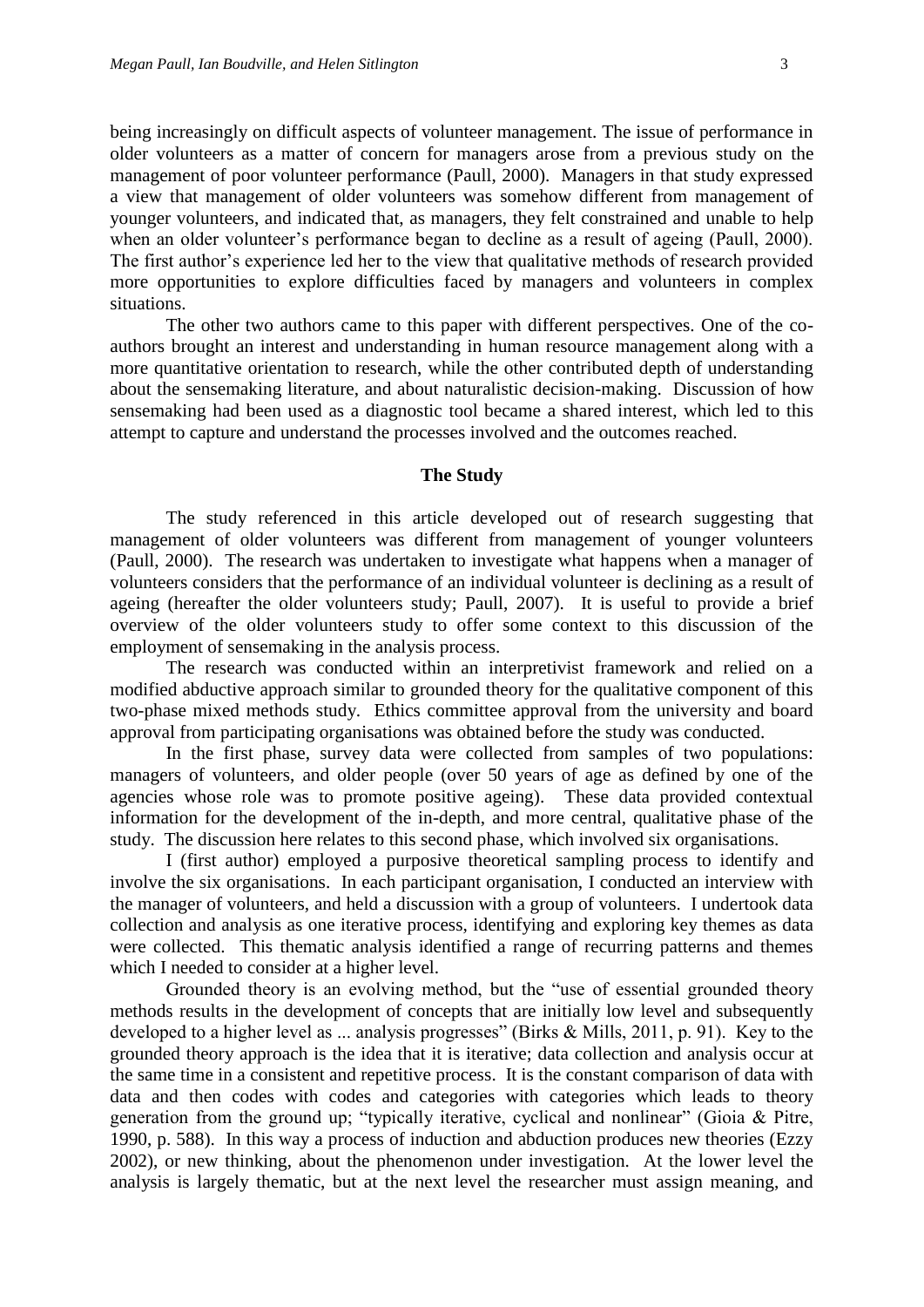form higher order general interpretations (Locke, 2001). In a modified abductive approach, the like elements, which form patterns in the data, are set aside, while anomalous data are clustered and re-examined with a view to trying to explain or make sense of the anomalies.

At first, it appeared that, based on the managers' views, older volunteers indeed needed to be managed differently from younger volunteers, specifically due to cognitive and physical factors leading to performance decline. There was a third category, *behavioural change,* applied by the researcher during this initial coding. At this point, the researcher could have accepted this thinking and commenced analysis of the strategies managers employed to manage each of the types of change in performance. In keeping with the research approach employed, further examination of the evidence highlighted some contradictions and apparent anomalies which could have been set aside, or subsumed under their original category of behavioural change (King & Horrocks, 2010). This was unsatisfactory as it was puzzling and, for want of a better term, annoying to the researcher. Researcher contemplation of these data (a sensemaking reaction in itself) led to reflection on the value of digging deeper to understand the reason for the perceived difference between younger and older volunteers that interrupted the analysis. It was this reflection by the researcher that led to the decision to employ sensemaking as a diagnostic tool in a conscious examination of the sensemaking of the participants. The manner and style of the application of the tool is discussed below along with further explanation of the data in the older volunteers study.

#### **Sensemaking as a Diagnostic Tool**

For the managers in the older volunteers study, management of performance was seen as a crucial part of their roles and the difficulties they perceived in managing older volunteers was an area of concern to them. For the researcher, the nature of the interruption was different.

Thematic analysis led to identification of a range of themes, including types of perceived performance decline in older volunteers reported by managers and volunteers. Performance decline was attributed by managers to physical and cognitive changes associated with ageing. An example of observing a physical change was a manager (or the volunteer or peer) noticing that a volunteer was less able to lift heavy boxes, or was less steady climbing a ladder than he or she had been previously. In the case of a cognitive changes, examples included forgetting to turn up for a rostered duty, reverting to an old way of completing a task without being aware of this error, or taking a long time to learn a new skill when this had not previously been a problem for the volunteer. Volunteers responded to these changes with actions including withdrawing from volunteer activity, asking for reassignment to new or easier tasks, reorganising duties or counselling. At times, volunteers did not respond to, or appeared to be unaware of the changes in their behaviour. It appeared at this point that many of the examples provided by managers and volunteers were physical or cognitive changes, and were apparently associated with ageing; this was consistent with the extant literature on ageing and performance (e.g., Cuddy, Norton, & Fiske, 2005; Sterns, Sterns, & Hollis, 1996).

Some patterns evident in the data, however, were inconsistent with either the physical or cognitive changes already identified. The researcher developed a third category tentatively referred to as *behavioural*, a term applied based on the descriptions by managers and volunteers. Some behavioural incidents related by managers and volunteers as evidence of performance decline appeared to the researcher to be simple misbehaviour; such as breach of confidentiality or intransigence in the face of change. The manager responses to older volunteer misbehaviour were not in keeping with their responses to volunteers they categorised as younger, such as counselling or disciplinary action. Instead, manager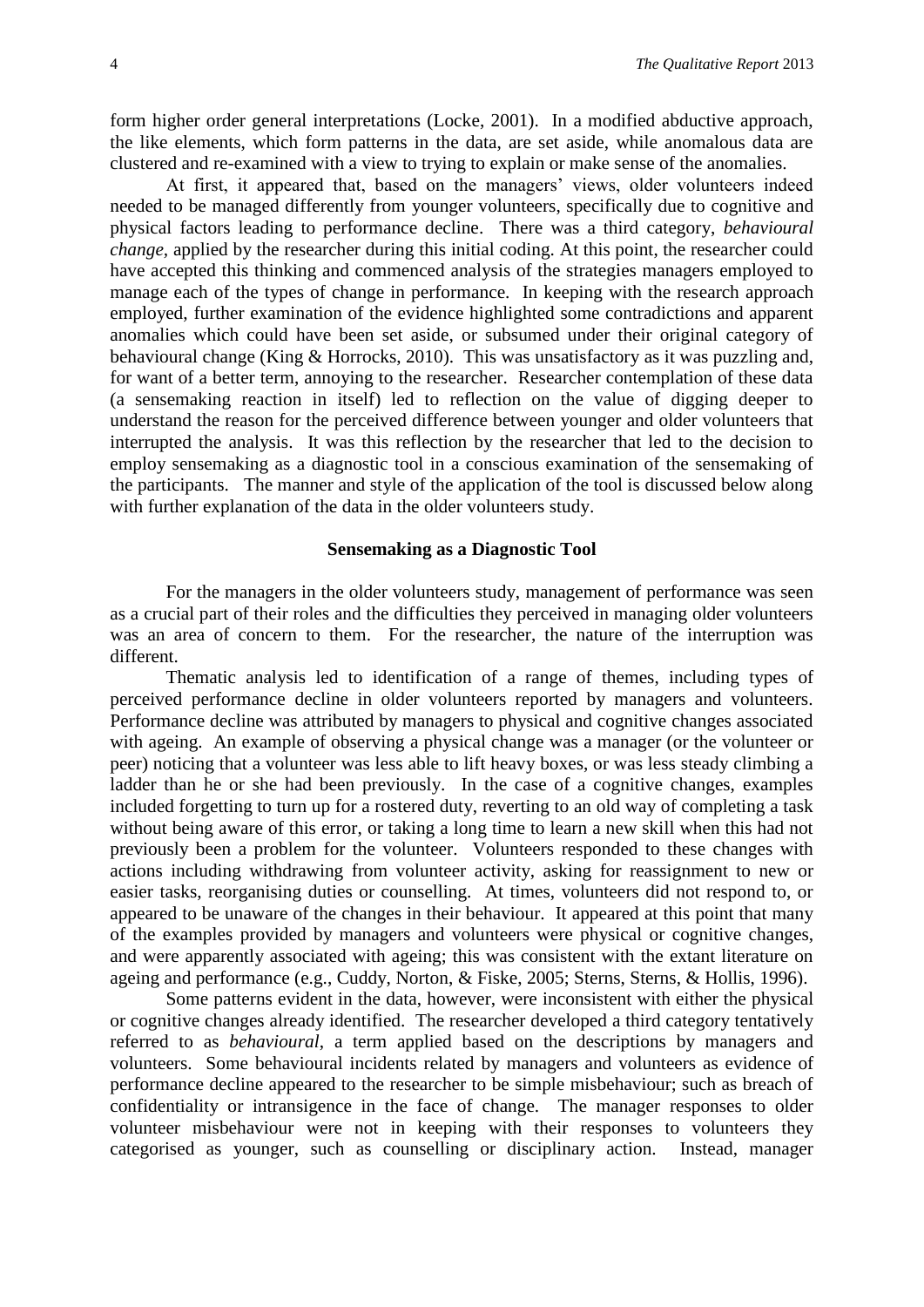sensemaking appeared to associate these behaviours with ageing, causing them anxiety about managing perceived declining performance due to sensitivities about age.

Although saturation had been reached with respect to evidence of changes in performance associated with declining physical and cognitive capabilities, there was a need to decrypt the category coded as behavioural change. It was apparent that in order to diagnose the influences on managerial behaviour it was necessary to re-examine the data. As mentioned earlier, one of the reasons for exploring management of older volunteers was to investigate the claim that managing older volunteers was somehow different (Paull, 2000, 2007). It was also possible therefore, that this difference might be due, in part, to the view of some managers that ageing was the explanation for the situations they encountered. This line of thinking came, in effect, from researcher sensemaking of manager sensemaking. I, first author, noticed the anomalies in the data, - an interruption - asked "What is going on here?" and had to determine "What action is needed?"

In the vein of "how do I know what I think until I see what I say" (Weick, 1995. p. 12), sensemaking became an instrument to apply to the data gathered from the managers. Researcher analysis (sensemaking as an analytical tool) of what managers were doing, and their explanations of what was happening, was compared with an analysis of the sense managers appeared to be making when they experienced what they perceived to be declining performance in a volunteer they considered older even when the changed performance was not necessarily a product of ageing.

I reconsidered the stories told by managers about declining performance in older volunteers, and the stories told by volunteers about manager responses. What managers cited as evidence of declining performance, which had been categorised as behavioural, were reexamined and weighed against the managers' explanations of their dilemma and the decisions they took in response. What emerged was my understanding of the sensemaking of the manager, including the context of their sensemaking, their training and support, and their attributions of the causes of performance change. Application of sensemaking as a tool constituted several steps which are set out in Table 1 below:

| <b>Forming a Diagnosis</b>   | <b>Step</b>                    | <b>Example</b>                    |
|------------------------------|--------------------------------|-----------------------------------|
| Decision point $-$ do I need | Is there a group/theme or set  | Two themes have been              |
| to employ this tool?         | of data which is still not     | identified which are fairly clear |
|                              | fitting the analysis as it     | in the data. Clusters of          |
|                              | currently stands?              | anomalous data remain. The        |
|                              | Do I need to do something      | loose label is <i>behavioural</i> |
|                              | with it? Or can I set it aside | change.                           |
|                              | as unimportant or an           |                                   |
|                              | anomaly to be noted?           |                                   |
| Separate the anomalous       | Search for all the data        | What are the things which are     |
| data                         | pertaining to the              | identified by managers and        |
|                              | element/theme/idea or issue    | volunteers as being "declining"   |
|                              | which does not fit dominant    | performance due to age" which     |
|                              | themes                         | do not fit "cognitive" or         |
|                              |                                | "physical"? Which of the stories  |
|                              |                                | related by managers are the ones  |
|                              |                                | which do not seem to fit and are  |
|                              |                                | puzzling or anomalous because     |

**Table 1: Researcher Sensemaking of Manager Sensemaking: Dealing with Anomalous Data**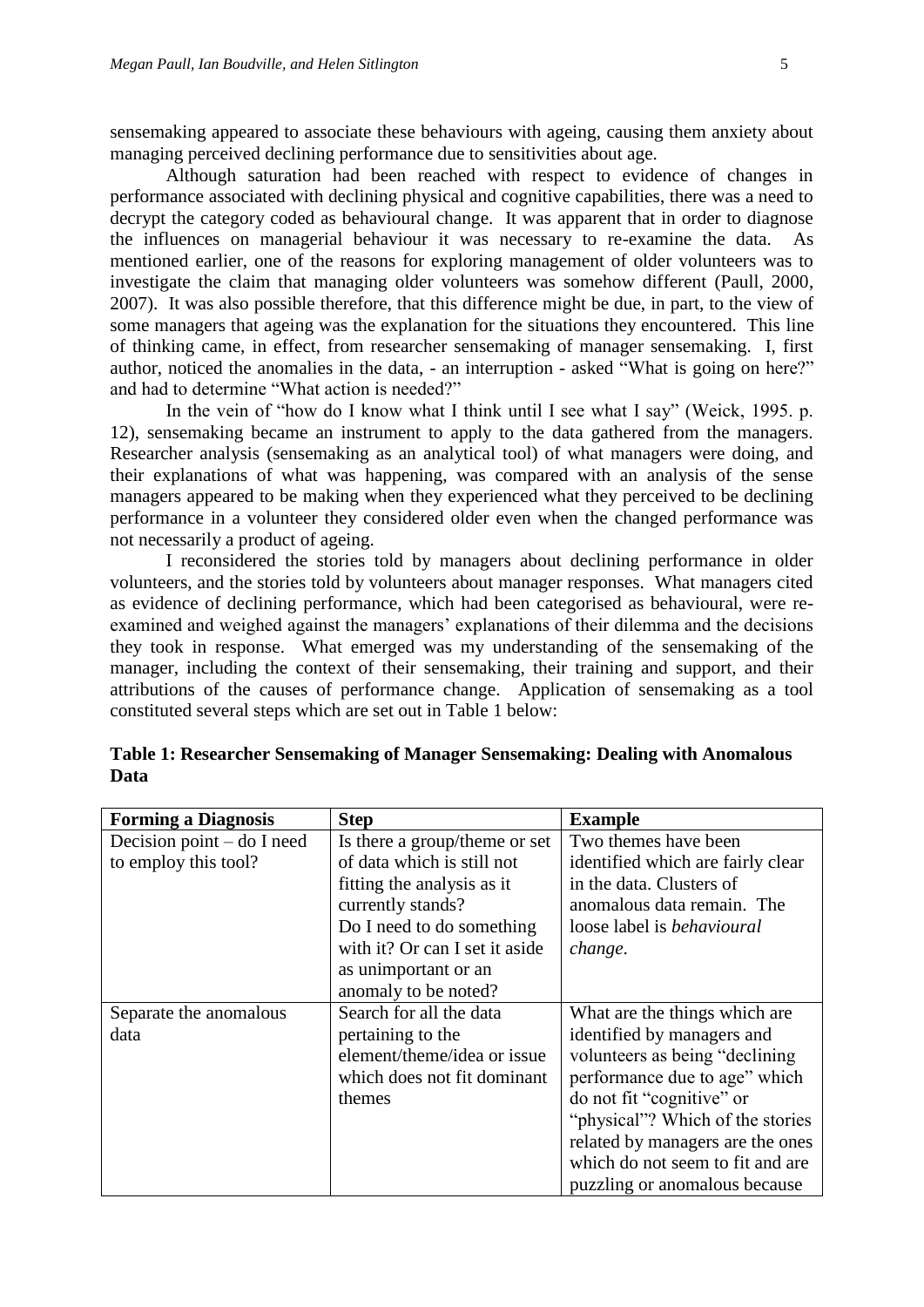|                               |                               | they are not clearly associated<br>with evidence of physical or<br>cognitive decline? |
|-------------------------------|-------------------------------|---------------------------------------------------------------------------------------|
| Analyse the anomalous data    | Look for                      | Look at social aspect and make                                                        |
|                               |                               |                                                                                       |
| to create the story           | evidence/context/symptoms     | comparisons with other themes,                                                        |
|                               | and interpretations to        | what is different? Look at other                                                      |
|                               | explain the anomalies; look   | situations for consistency (e.g.,                                                     |
|                               | at things like grounded in    | management of younger                                                                 |
|                               | identity construction,        | volunteers).                                                                          |
|                               | plausibility, frame (See      |                                                                                       |
|                               | Weick, 1995, Ch. 2).          |                                                                                       |
| Examine the explanations      | What are the common           | What do managers say and do?                                                          |
| of "What's going on here?"    | elements of the explanations  | What do volunteers say                                                                |
|                               | which do not seem to fit?     | managers say and do?                                                                  |
| Look at the action or         | What are the common           | What decision did the manager                                                         |
| inaction which resulted       | elements of the action or     | make about action, and how did                                                        |
| from sensemaking (i.e.,       | inaction, and the             | managers explain it?                                                                  |
| look at the evidence of the   | explanation for these?        |                                                                                       |
| response to "What action is   |                               |                                                                                       |
| needed?" and "How do I        |                               |                                                                                       |
|                               |                               |                                                                                       |
| see what I think, until I see |                               |                                                                                       |
| what I say?")                 | How do these common           |                                                                                       |
| Identify the elements of the  |                               | What are the contextual factors                                                       |
| context which might be        | elements fit into the context | across those same explanations                                                        |
| contributing to the puzzling  | in which they are             | and stories as told by the                                                            |
| aspects of the phenomenon.    | happening?                    | managers? The contextual factor                                                       |
| Seek to understand the        |                               | which kept emerging was the                                                           |
| shared reality.               |                               | reference by the manager to the                                                       |
|                               |                               | age of the volunteer.                                                                 |

Examining the data led me (first author) to conclude that manager sensemaking of declining performance appeared to involve an assessment which included the age of the volunteer. Older volunteers are considered by managers to be an invaluable resource, bringing with them a wealth of knowledge and experience, and more importantly, time. Managers of volunteers are often very aware of the value of volunteers to the organisation. The shared social construction of age, however, brings with it certain understandings and sensitivities about the ageing process including awareness of the possibilities of declining capabilities.

Manager sensemaking takes place in the context of managers' own experiences, reflects their particular knowledge, and may also reflect organisational culture and values. In this context (or frame) a manager of volunteers may conclude, rightly or wrongly, that a change in performance is age-related. The manager is then likely to experience both cognitive and affective responses, which can paralyse the "What action is needed?" stage of sensemaking. The anxiety experienced by managers when they need to manage the performance of any volunteers, often an uncomfortable experience, may be compounded if the manager attributes the changed behaviour to age-related diminished cognitive or physical capacity. The puzzle in this study of older volunteers was that the behaviours reported as examples of decline due to age were not necessarily age-related (Paull, 2007).

The "aha! moment," showing the value of sensemaking as a diagnostic tool, came when the explanation for managers treating older volunteers differently was suddenly evident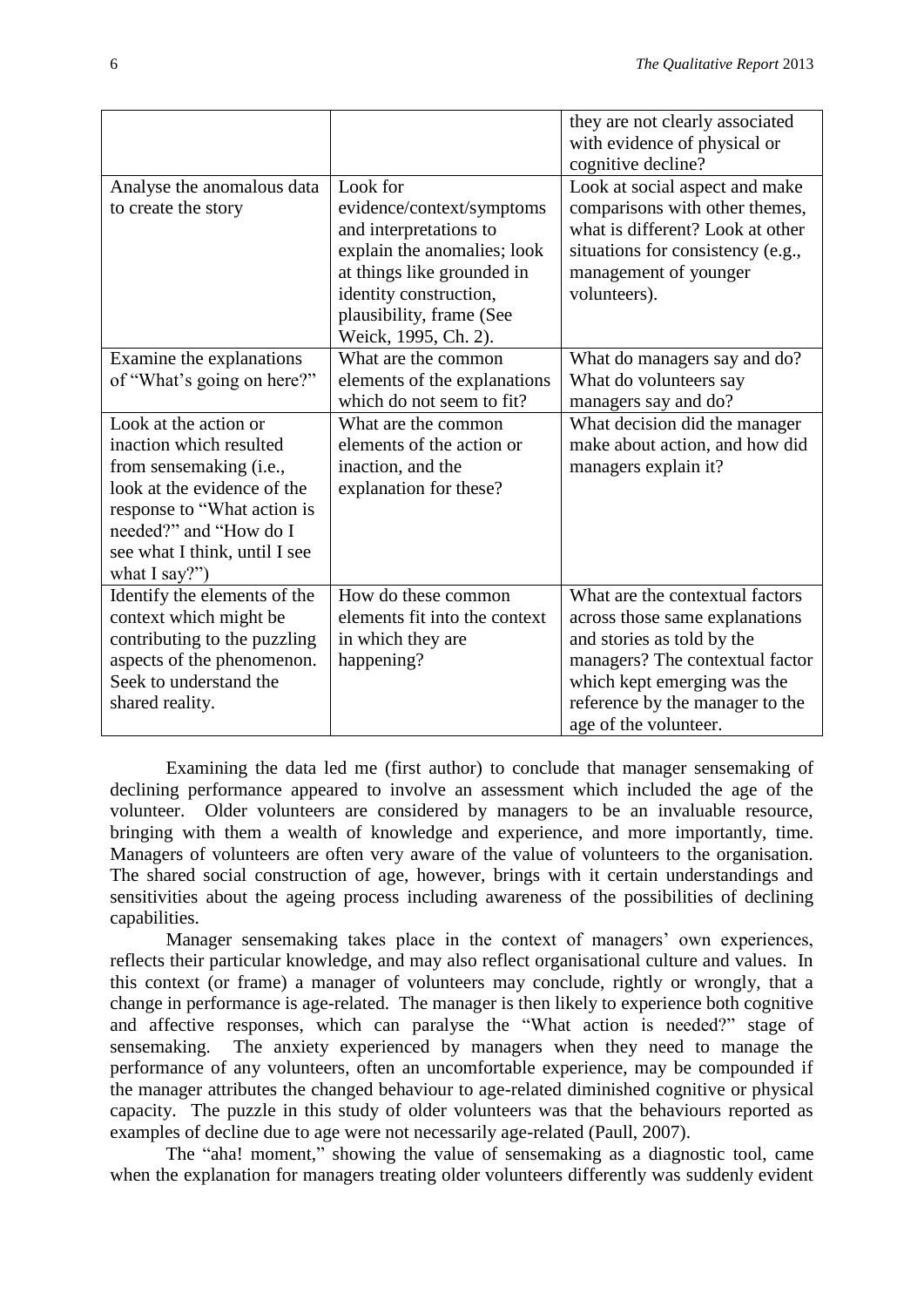as the answer to a research question advanced in the Paull (2000) study. One of the purposes for exploring the management of older volunteers in the 2007 study was the managers' view, which had emerged in the 2000 study that managing older volunteers was somehow different from managing younger volunteers. The data in the 2007 study showed that there was an awareness of the ageing process which appeared to colour managerial thinking. It was when managers were trying to make sense of performance problems that the social construction of age seemed to play a role. Heightened awareness about the value of older volunteers and the possibility of age contributing to declining performance, seemed to influence their sensemaking. So, in looking to explain older volunteers being perceived as somehow different, I (first author) discovered something in manager sensemaking: their social construction of age influenced their perception of performance.

In looking at the behaviour of individuals reported in the older volunteers study, if the scenario did not have age attached to it, or if the age which was attached was that of a younger volunteer, the manager appeared to adopt an approach different from their approach to the same situation involving an older volunteer. Confidentiality issues, for example, such as the volunteer talking about client business without the client's permission or about internal organisation matters to people outside the organisation, seemed to be treated differently depending on whether the volunteer was younger or older. A manager reacted with puzzlement that an older volunteer did not recognise this breach of confidentiality. That puzzlement fused with issues around respect for elders, length of service in the organisation, and taboos about discussing cognitive decline and dementia. The manager, in determining "What is going on here?" appeared to be adding age into the evaluation of the situation, influencing actions. In some cases managers identified that they worked around the volunteer to accommodate what they saw as a product of age, rather than a deliberate act. Managers also indicated that they experienced a level of anxiety which at times paralysed them or caused them to delay action. Figure 1 depicts manager sensemaking alongside volunteer sensemaking showing the process at that level.





Of importance to this discussion are the next two levels up which show firstly the thematic analysis I (first author) conducted, and then secondly the sensemaking I applied to the manager sensemaking. Figure 2 depicts these processes.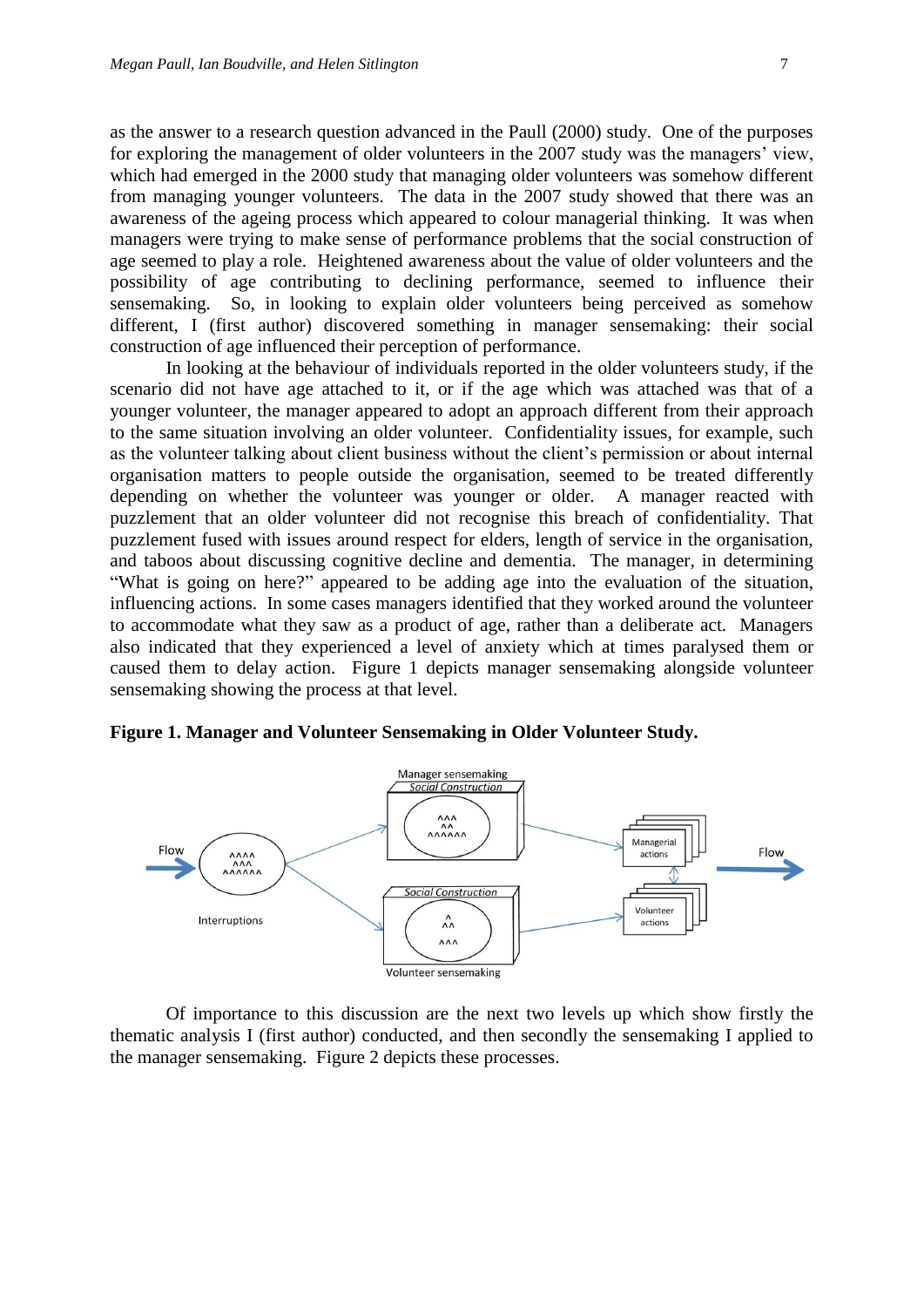

Figure 2. Researcher sensemaking in older volunteer study.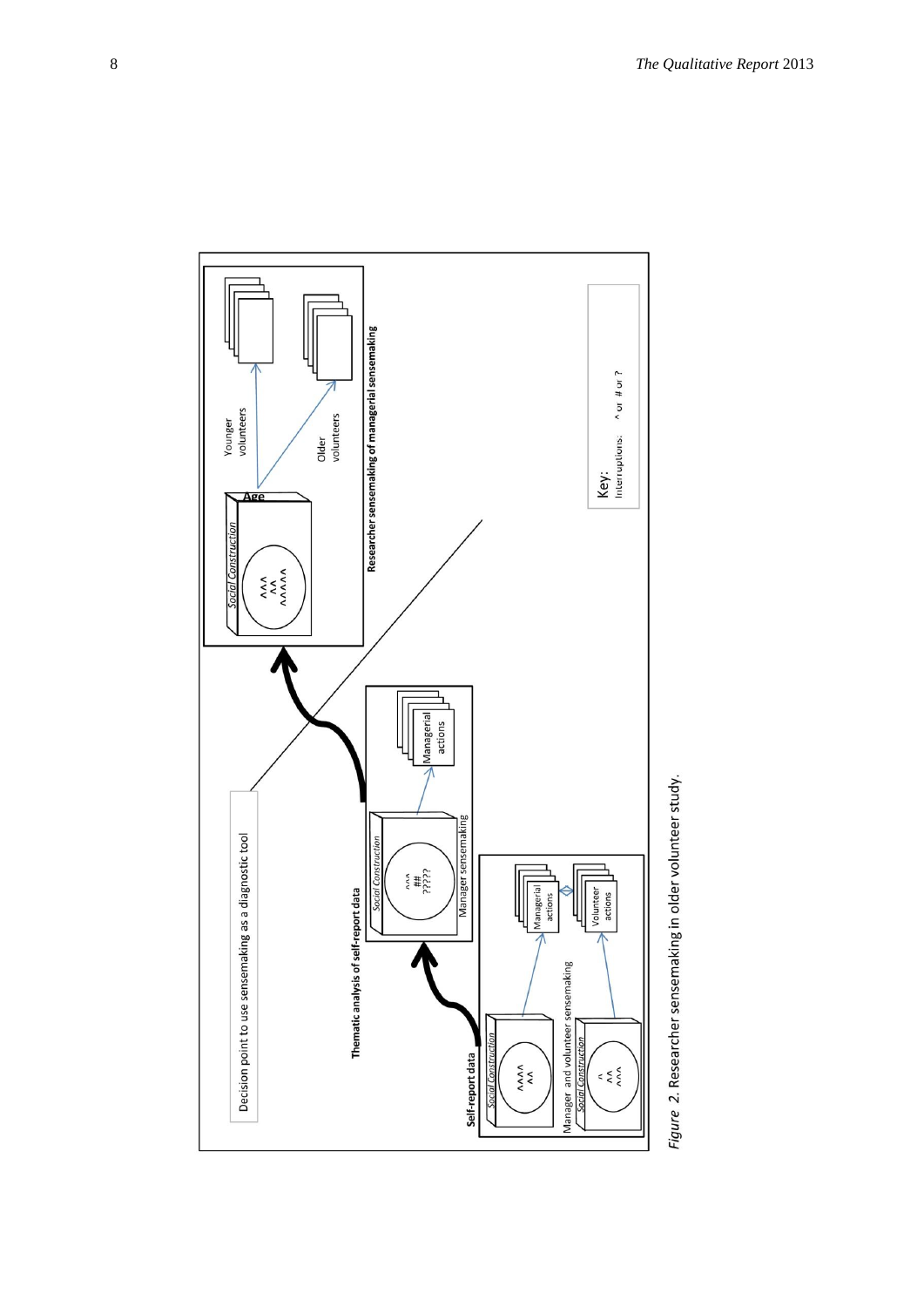When qualitative data are analysed, participant sensemaking may be useful to explain some of the responses, whether sensemaking is related to social construction of aging, as in this study, or other social constructions or cultural mores. Qualitative research in the interpretive paradigm has at its core the exploration of the experiences of individuals, in particular their interpretation of the world, the sense they make of what is happening and how this influences their actions. In the older volunteer study, the active employment of sensemaking, as explained by Weick (1995), as a tool to undertake this task provided the researcher with a systematic tool for examining manager sensemaking. In effect, identifying my own (first author's) interruption (researcher sensemaking) of my analysis of the "What is going on here" and the "What action is needed" stages of manager sensemaking in the context in which it occurred, led to examination of the data in a particular way. This particularised approach led to researcher sensemaking of manager sensemaking, that is, interpretation and action, consistent with the investigation of sensemaking processes in other settings (e.g., Browning & McNamee, 2012; Helms Mills, Thurlow & Mills, 2010). One difference is that usually sensemaking processes are employed when an event or events have "disrupted the existing organisational routines" (Helms Mills, Thurlow & Mills, 2010, p. 191). The evidence in this study is that managers are confronted with these situations on a daily basis, so it is not a "break" or "shock" (Weick, 1995, p. 85) in the larger sense of some of the other phenomena investigated by employing sensemaking. Choosing to apply sensemaking in this context represented a choice by the researcher to apply a diagnostic tool to facilitate data interpretation.

What I (first author) realised through interpreting data in the older volunteers study was that research participants (managers of volunteers) could be taking mistaken actions on a regular basis because their sensemaking of the situations they encountered, was, in part, based on flawed assumptions. In practical terms, this knowledge can help participants recognise and allow for this potential bias in deciding how best to respond to situations they encounter. Participants may then consider other causes and address their situation from more considered perspectives.

### **Implications for Sensemaking as a Diagnostic Tool**

Diagnosis of a particular problem or situation employs a range of methods which identify signs and symptoms, and test the possibilities which these signs and symptoms point toward. In the interpretation of data, qualitative researchers commence with coding data and move on to thematic analysis where the data are clustered according to recurring themes and patterns. Once this phase of analysis is complete, researchers seek to interpret the data and build theory based on evidence. In the older volunteers study, I (first author) used the emergent understanding of dual levels of sensemaking (both the participant managers' sensemaking and my own as researcher) to analyse the emerging patterns in the data. The thematic analysis served to tease out physical, cognitive, and anomalous behavioural changes noted by managers. It was the concept of interruption of analysis, "What is going on here?" and "What action is needed?" that led to my discovery that managers' social constructions may influence their thinking.

The concept of sensemaking (Weick, 1995; Weick et al., 2005) and the social construction of reality (Berger & Luckman, 1966) are perspectives within which data are understood. The value of sensemaking as a diagnostic tool is emphasised by the fact that examining managers' responses to "What is going on here?" brought to the surface an understanding that social construction of age was part of the context. This influenced their "What action is needed?" judgment, because once they had added "ageing" into their interpretation of the situation, their determination of required action changed from that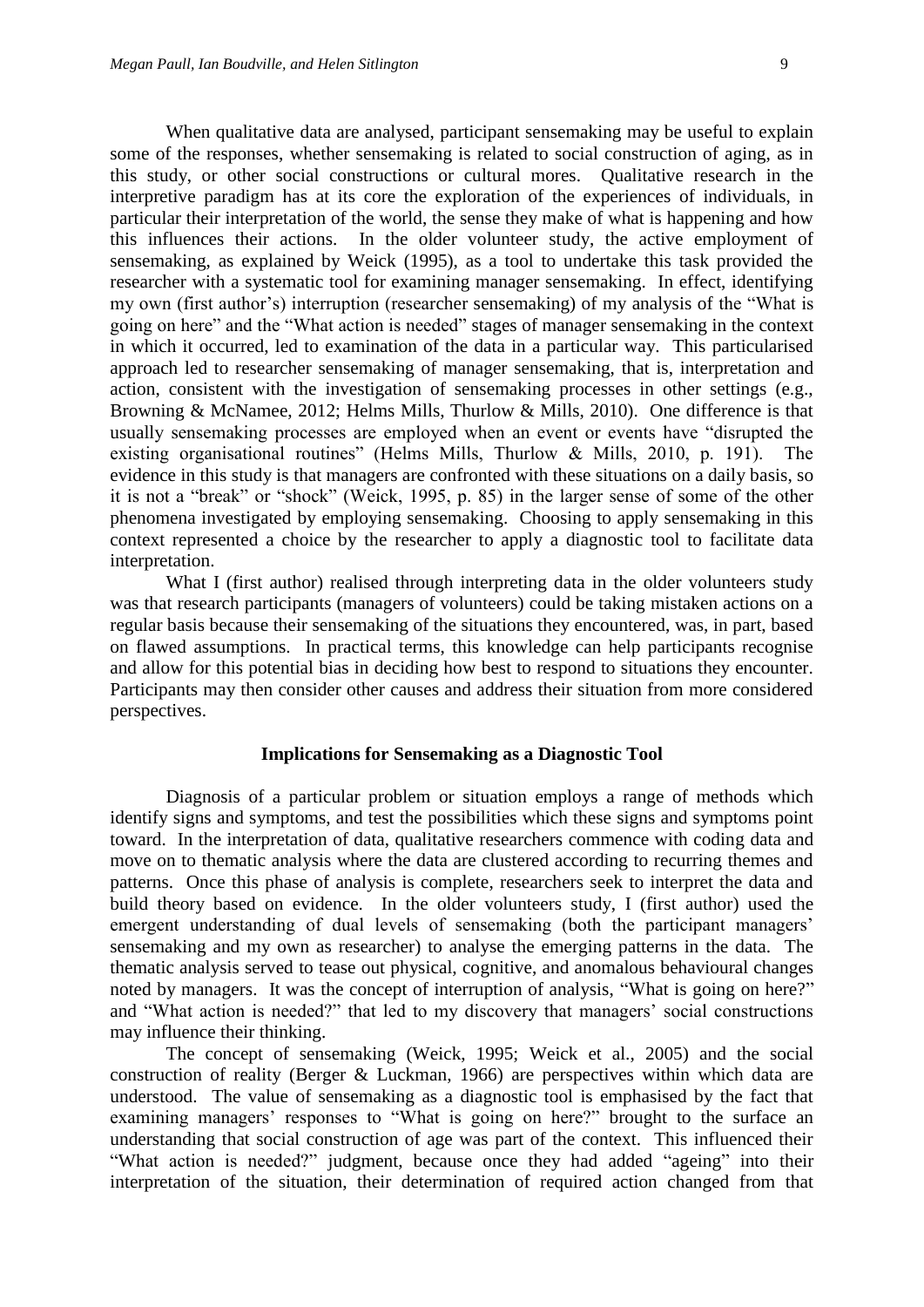associated with a younger volunteer to something they reserved for older volunteers. Instead of following the managers into errors or associated with social construction of age, I (first author) moved to a position of awareness of the likely forces at play by sensemaking manager sensemaking. This position of awareness was possible, because, unlike the individual manager or volunteer attempting to make sense of a single situation or event, an accumulation of evidence across a range of settings from the different perspectives of participants, made it possible to separate the anomalous data for reconsideration.

At a practical level, the value of uncovering the role of social construction of age in the evaluation of volunteer performance in manager sensemaking is the possibility of educating managers to a greater level of self-awareness. For researchers, it highlights the importance of applying a tool for diagnosis that considers the potential impact of the context in which the data were collected, achieved by applying sensemaking as a diagnostic tool.

The generation of theory is the process by which data lead to findings which describe and explain phenomena under investigation. Although theory-building can take on many forms, the older volunteers study followed a modified version of the abductive approach (Blaikie, 1993; Ezzy, 2002). In the abductive approach, reality is the world as it is perceived and experienced by individuals who may be considered as insiders. The role of the researcher is to describe and explain the views of the insiders. The researcher is in search of the explicit and tacit knowledge, shared mutual understandings of reality and the insiders' underlying beliefs, assumptions and meanings of their actions. In the older volunteers study, managers' actions, when they believed a volunteer's performance decline was age-related**,** were examined from volunteer and manager perspectives. This researcher application of sensemaking as a diagnostic tool led to the development of new understanding of the usefulness of sensemaking in analysis.

#### **Conclusion**

This paper shows that by examining the data collected using sensemaking, a qualitative researcher can identify participants' contextual frames, even though these frames may lead, on occasion, to mistaken classification. This example demonstrates that sensemaking employed by participants in a study is likely to contribute to the content and verisimilitude of the content of what they report. In the older volunteers study, there was a valuable thread in the data which emerged once managers' sensemaking was considered in the analysis of the data. In addition, applying researcher sensemaking of manager sensemaking enriched the analysis--thematic analysis alone would not have caused the central finding of this research to emerge.

Sensemaking as a diagnostic tool is presented in this paper as an approach to data analysis which aided understanding. Sensemaking was part of the process used by Weick (1993) in his examination of the Mann Gulch disaster where he concluded that sensemaking had contributed to the deaths of a group of firefighters in Montana in 1949. What this paper outlines is how the application of sensemaking, including the "What is going on here?" reaction to surprise or interruption, assisted the researcher to reach a particularly important finding about the phenomena under investigation. The value of sensemaking as a diagnostic tool is therefore evident in this study. This provides qualitative researchers embarking on data analysis and interpretation with an additional tool to consider guiding and enriching their data analysis and enhancing subsequent data interpretation.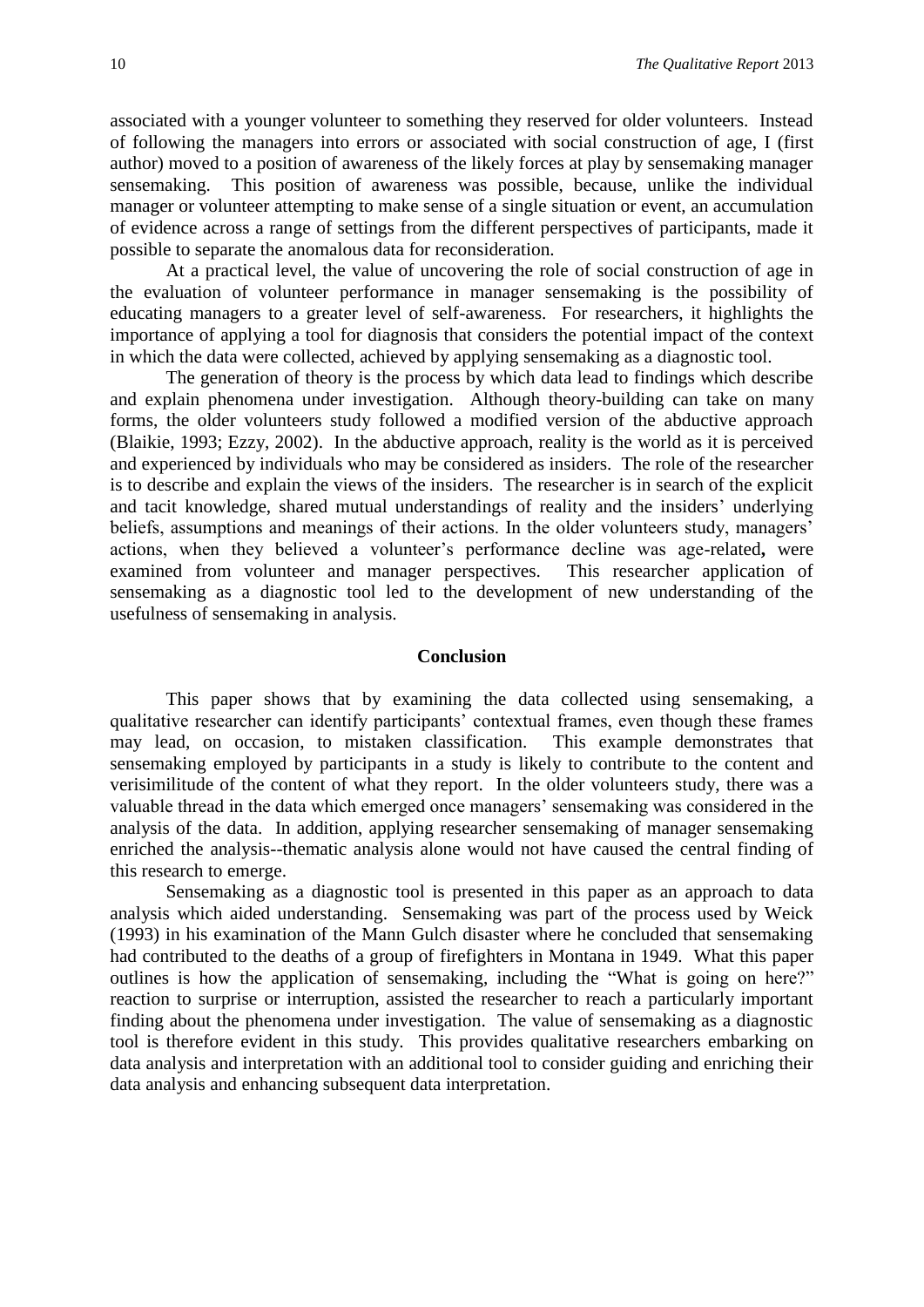#### **References**

- Ancona, D., Kochan, T. A., Scully, M., Van Maanen, J., & Westney, D. E. (2005). *Managing for the future: Organizational behavior and processes* (3rd ed.). Mason, OH: Thomson.
- Berger, P. L., & Luckman, T. (1966). *The social construction of reality.* Middlesex: Penguin.
- Birks, M., & Mills, J. (2011). *Grounded theory: A practical guide.* London: Sage.
- Blaikie, N. (1993). *Approaches to social enquiry*. Cambridge: Polity.
- Browning, B. W., & McNamee, L. G. (2012). Considering the temporary leader in temporary work arrangements: Sensemaking processes of internal interim leaders. *Human Relations, 65*(6), 729-752
- Chenail, R., & Maione, P. (1997). Sensemaking in clinical qualitative research. *The Qualitative Report, 3*(1). Retrieved from [http://www.nova.edu/ssss/QR/QR3-](http://www.nova.edu/ssss/QR/QR3-1/sense.html) [1/sense.html](http://www.nova.edu/ssss/QR/QR3-1/sense.html)
- Cole, P. M. (1994). Finding a path through the research maze. *The Qualitative Report*, *2*(1). Retrieved from<http://www.nova.edu/ssss/QR/BackIssues/QR2-1/cole.html>
- Craig-Lees, M. (2001). Sensemaking: Trojan horse? Pandora's box? *Psychology and Marketing 18*(5), 513-526.
- Cuddy, A. J. C., Norton, M. I., & Fiske, S. T. (2005). This old stereotype: The pervasiveness and persistence of the elderly stereotype. *Journal of Social Issues, 61*(2), 267-285.
- Dye, J. F., Shatz, I. M., Rosenberg, B. A., & Coleman, S. T. (2000). Constant comparison method: A kaleidoscope of data. *The Qualitative Report*, *4*(1/2). Retrieved from <http://www.nova.edu/ssss/QR/QR4-1/dye.html>
- Ezzy, D. (2002). *Qualitative analysis: Practice and innovation*. London: Routledge.
- Gioia, D. A., & Pitre, E. (1990). Multiparadigm perspectives on theory building, *Academy of Management Review,* 15, 584-602.
- Helms Mills, J., Thurlow, A., & Mills, A. J. (2010). Making sense of sensemaking: The critical sensemaking approach. *Qualitative Research in Organizations and Management: An International Journal, 5*(2), 182-195.
- King, N., & Horrocks, C. (2010). *Interviews in qualitative research*. London: Sage.
- Klein, G., Moon, B., & Hoffman, R. R. (2006). Making sense of sensemaking 1: Alternative perspectives. *[Intelligent Systems, IEEE](http://ieeexplore.ieee.org/xpl/RecentIssue.jsp?punumber=9670)*, *21*(4), 70-73.
- Locke, K. (2001). *Grounded theory in management research.* London: Sage.
- Ntuen, C. T. (2009, June). *Sensemaking as a naturalistic knowledge discovery model.* Paper presented at the NDM9, the 9th International Conference on Naturalistic Decision Making, London, UK.
- Paull, M. (2000). *The management of performance by volunteers: The use of performance feedback* (Master of Business Thesis). Edith Cowan University, Perth, Western Australia.
- Paull, M. (2007). *Sensemaking and the management of older volunteers* (PhD, Bus. Studies Doctoral Thesis). Edith Cowan University, Perth.
- Pezzo, M. V. (2003). Surprise, defence or making sense: What removes hindsight bias? *Memory, 11*(4/5), 421-441
- Roese, N. J. (1999). Counterfactual thinking and decision making. *Psychonomic Bulletin and Review, 6,* 570-578.
- Rouleau, L., & Balogun, J. (2011). Middle managers, strategic sensemaking and discursive competence. *Journal of Management Studies,* 48(5) 953-983.
- Senge, P. M., Kleiner, A, Roberts, C., Ross R. B., & Smith, B. J. (1994). *The fifth discipline fieldbook.* New York, NY: Currency Doubleday.
- Silverman, D. (2010). *Doing qualitative research* (3rd ed.) London: Sage.